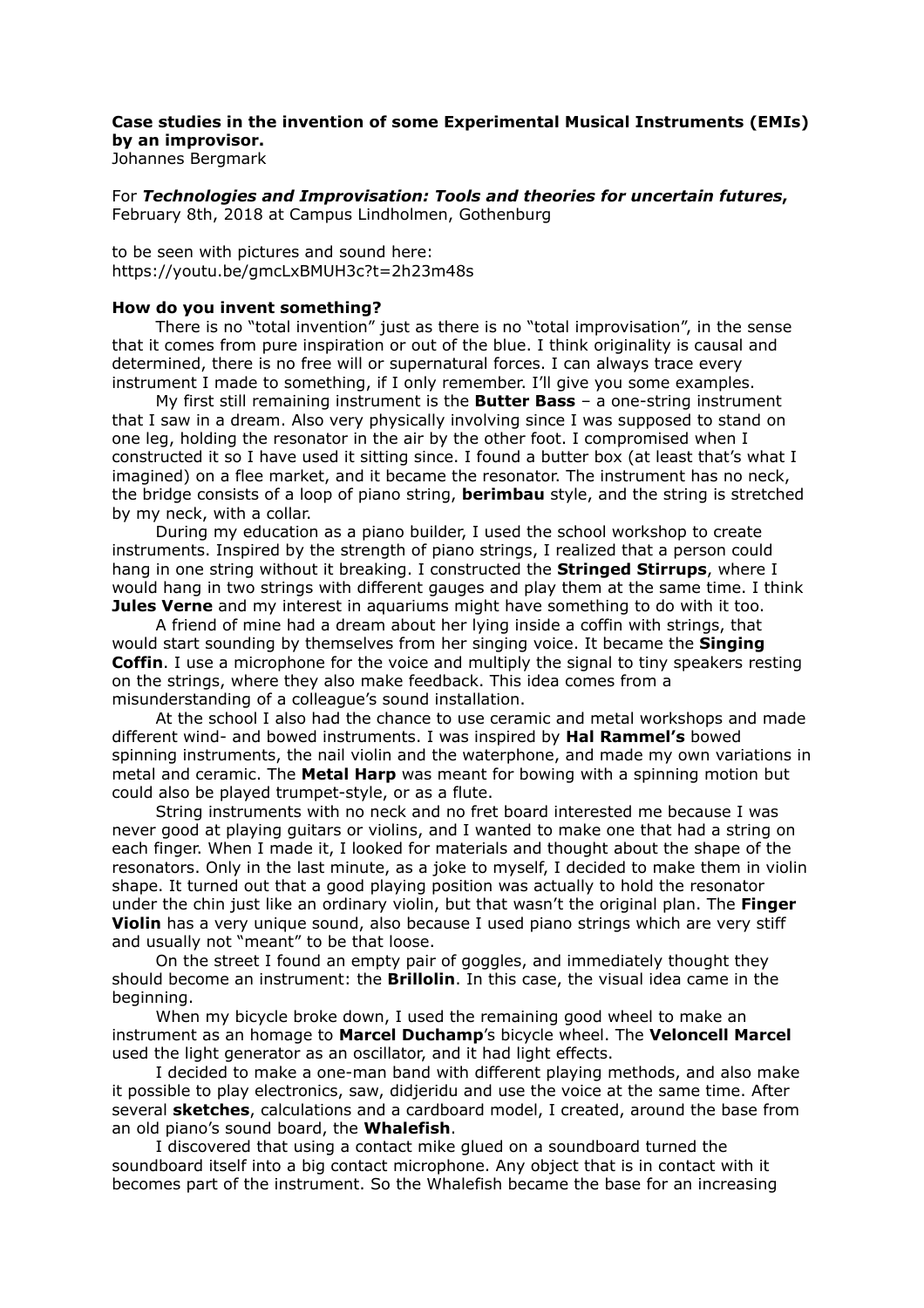collection of objects, materials and tools. The amplified object aspect of the instrument gradually took over, and after many years I made a pair of new instruments that took this idea further, the **Platforms**. This neutral name states that it might not be an instrument but a stage, or an extended, prepared microphone. In the different versions, the fixed elements are different and can be changed at any time. The collection of objects change with new discoveries, things breaking, disappearing, being stolen and replaced because of lack of space in my bag, or that my interests fluctuate. It's an evolutionary instrument, or considered as a composition it's flexible, like a game.

My school asked me if I wanted to do something with some unfinished instruments that they would otherwise throw away. I saved a harpsichord keyboard, from which I built, during many years, an interactive exhibition piece that children can play as violent as they wish. For every exhibition, it needs repair and adjustments so it's in constant development. It's called **The Kaleidochord**.

A former interest in being a sword-swallower came up again when I heard of an easy way to make hydrophones: to simply cover a contact mike with waterproof material. I made one that I could swallow. I'm not sure it counts as an instrument. In the stomach, you can hear my heart beat, the carbon dioxide of soft drinks and the popping exploding candy. I call this piece **I Have Been In You, You Have Been In Me** (title stolen from Frank Zappa).

In contact with an organizer that has a venue which is a former aeroplane washing hall, I was interested in using the great space for a **long string** installation, and thought about my experience with metal sheets as resonators, so I asked for scrap metal. He proposed a collaboration with a sculptor who works with bending metal sheet, and it became a collaboration. The sound and playing possibilities are quite unpredictable in spite of any experience.

My current project is to do my own version of **The Hell Harp of Hieronymos Bosch** as seen in the painting The Garden of Earthly Delights. I am designing a costume so it will look like the strings go through my body.

With more time I would give you more examples where the sources of inspiration include:

- Interest in **dance** and bodily expression

- A **revenge**

- **Visual** and security concerns working on a big height
- A text about **fishermen**
- A **feedback** mistake during a rehearsal
- The need for having a **portable** instrument on a tour
- The decision to use found materials on the **mongolian** countryside

- The task to work with stones, and finding a cracked one which reminded me of the myth of the **Androgyne**

- The task to work with stones, and finding an old beautiful **yoke**

- The availabilty of a **lighthouse** or a bridge with long metal wires

What is an **instrument**? When I look at the way I make and use my instruments, they are not instruments unless in musical use. It becomes obvious with my sound objects, hundreds of things that were never intended to be played as instruments. The making of EMIs are part of the compositional process. This is true regardless of how the idea develops, where it comes from, what it consists of. The idea for me never came from creating a specific type of sound.

 The construction of an EMI can be seen as an improvisation, with its back-andforth dialectics. There is a close relation between improvisation and EMI design: whoever has invented a new instrument, if it's not basically modelled on an existing one, can never know completely

- how it's going to be played, or

- how it's going to sound.

In order to know that, there is only one choice: to improvise. You invent the specific ways to play through

- physical feedback from your body

- sound feedback while playing
- surprises or chance occurances.